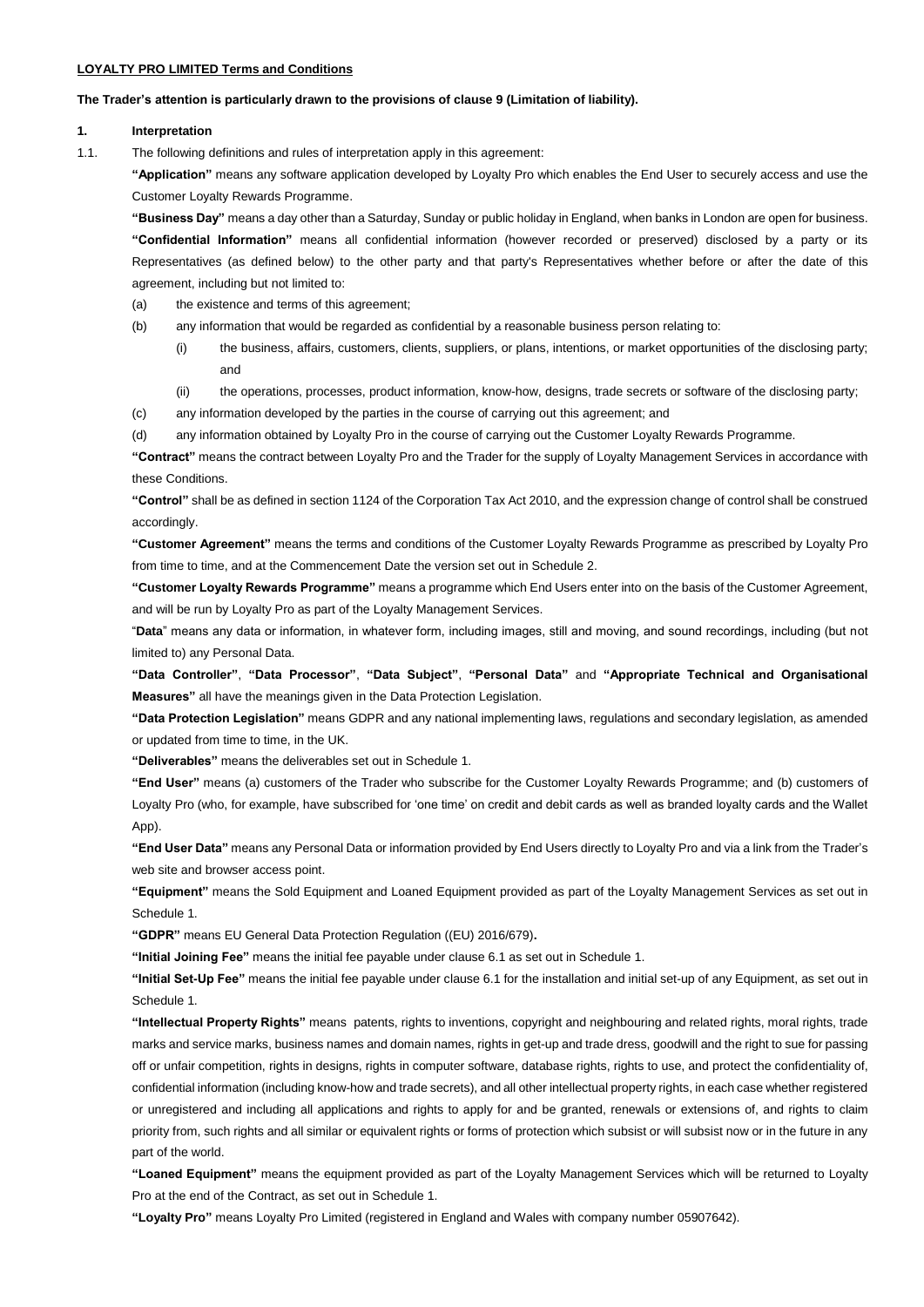**"Loyalty Management Services"** means the Equipment, Application and services supplied to the Trader as set out in Schedule 1 to this agreement.

**"Loyalty Reward Card"** means a card issued to End Users who sign up to the Customer Loyalty Rewards Programme.

**"Monthly Fees"** means the Fixed Monthly Loyalty Management Services Fee and the Fixed Monthly Marketing Services Fee payable on a monthly basis as per clause 6 and as set out in Schedule 1.

**"Order"** means the Trader's order for the Loyalty Management Services as set out in the Trader's purchase order form, or the Trader's written acceptance of Loyalty Pro's quotation, as the case may be. For Orders made online, please see clause 14.

**"Payment Provider"** means a payment provider authorized pursuant to clause 8.13 to provide Transaction Data to a TPP.

**"Permitted Use"** means internal business use (which shall not include the use of the End User Data by, or for the benefit of, any person other than the Trader)

**"Personal Data"** has the meaning set out in section 1(1) of the Data Protection Act 1998 and relates only to personal data, or any part of such personal data, in respect of which the Trader is the Data Controller and in relation to which Loyalty Pro is providing Loyalty Management Services under the Contract.

**"Premises"** means the premises set out in Schedule 1.

**"Privacy Policy"** means Loyalty Pro's data protection and privacy policy (https://www.clinkpoints.co.uk/business/privacy-policy)

**"Sold Equipment"** means the equipment provided as part of the Loyalty Management Services, the title of which will pass to the Trader and will not be returned at the end of the Contract, as set out in Schedule 1.

**"Trader"** means the person who purchases Loyalty Management Services from Loyalty Pro.

**"Trader Data"** means any Personal Data obtained from the Trader which is not End User Data.

**"Trader Default"** has the meaning set out in clause 5.2.

**"Transaction"** means a point of sale purchase made by an End User with an enrolled payment card at a Trader.

**"Transaction Data"** means data supplied via a Payment Provider relating to a Transaction including the following: Merchant ID; card token; date; time; and amount.

**"Term"** means the minimum term of the Contract as set out in Schedule 1.

**"Variable Fees"** means the variable fees payable by the Trader as per clause 6 and as set out in Schedule 1.

- 1.2. A reference to a statute or statutory provision is a reference to it as amended or re-enacted. A reference to a statute or statutory provision includes all subordinate legislation made under that statute or statutory provision.
- 1.3. Any words following the terms including, include, in particular, for example or any similar expression, shall be construed as illustrative and shall not limit the sense of the words, description, definition, phrase or term preceding those terms.
- 1.4. A reference to writing or written includes fax and email.

## **2. Basis Of Contract**

- 2.1. The Order constitutes an offer by the Trader to purchase Loyalty Management Services in accordance with these Conditions.
- 2.2. The Order shall only be deemed to be accepted when Loyalty Pro issues written acceptance of the Order at which point and on which date the Contract shall come into existence ("**Commencement Date"**).
- 2.3. Any samples, drawings, descriptive matter or advertising issued by Loyalty Pro, and any descriptions or illustrations contained in Loyalty Pro's catalogues or brochures, are issued or published for the sole purpose of giving an approximate idea of the Loyalty Management Services described in them. They shall not form part of the Contract or have any contractual force.
- 2.4. These Conditions apply to the Contract to the exclusion of any other terms that the Trader seeks to impose or incorporate, or which are implied by trade, custom, practice or course of dealing.
- 2.5. Any quotation given by Loyalty Pro shall not constitute an offer, and is only valid for a period of 20 Business Days from its date of issue.
- 2.6. Loyalty Pro is the entire legal and beneficial owner and licensor of any Equipment provided to the Trader during the supply of the Loyalty Management Services including the software enabling such Equipment to operate.
- 2.7. The risk in the Sold Equipment passes to the Trader when the Equipment is delivered to the Premises.
- 2.8. The risk in the Loaned Equipment passes to the Trader when the Loaned Equipment is delivered to the Premises and the Loaned Equipment shall be at the Trader's risk for the duration of their possession by the Trader.
- 2.9. Title to the Loaned Equipment shall remain with Loyalty Pro and shall not pass to the Trader.
- 2.10. The Trader may use the Loaned Equipment exclusively to allow the performance of the Loyalty Management Services, but this right ceases immediately if any of the events listed in clause 10 occur.
- 2.11. The Trader acknowledges that it holds the Loaned Equipment in its possession as bailee for Loyalty Pro at all times.

### **3. Services and Restrictions**

- <span id="page-1-0"></span>3.1. Subject to the Trader not being in breach of its payment obligations under clause 6, the restrictions set out in this clause 3 and the other terms and conditions of this agreement, Loyalty Pro hereby grants to the Trader a non-exclusive, non-transferable right during the Term:
	- 3.1.1. to permit the End Users to use the Loyalty Reward Code and Loyalty Reward Management Services in accordance with the terms of the Customer Agreement;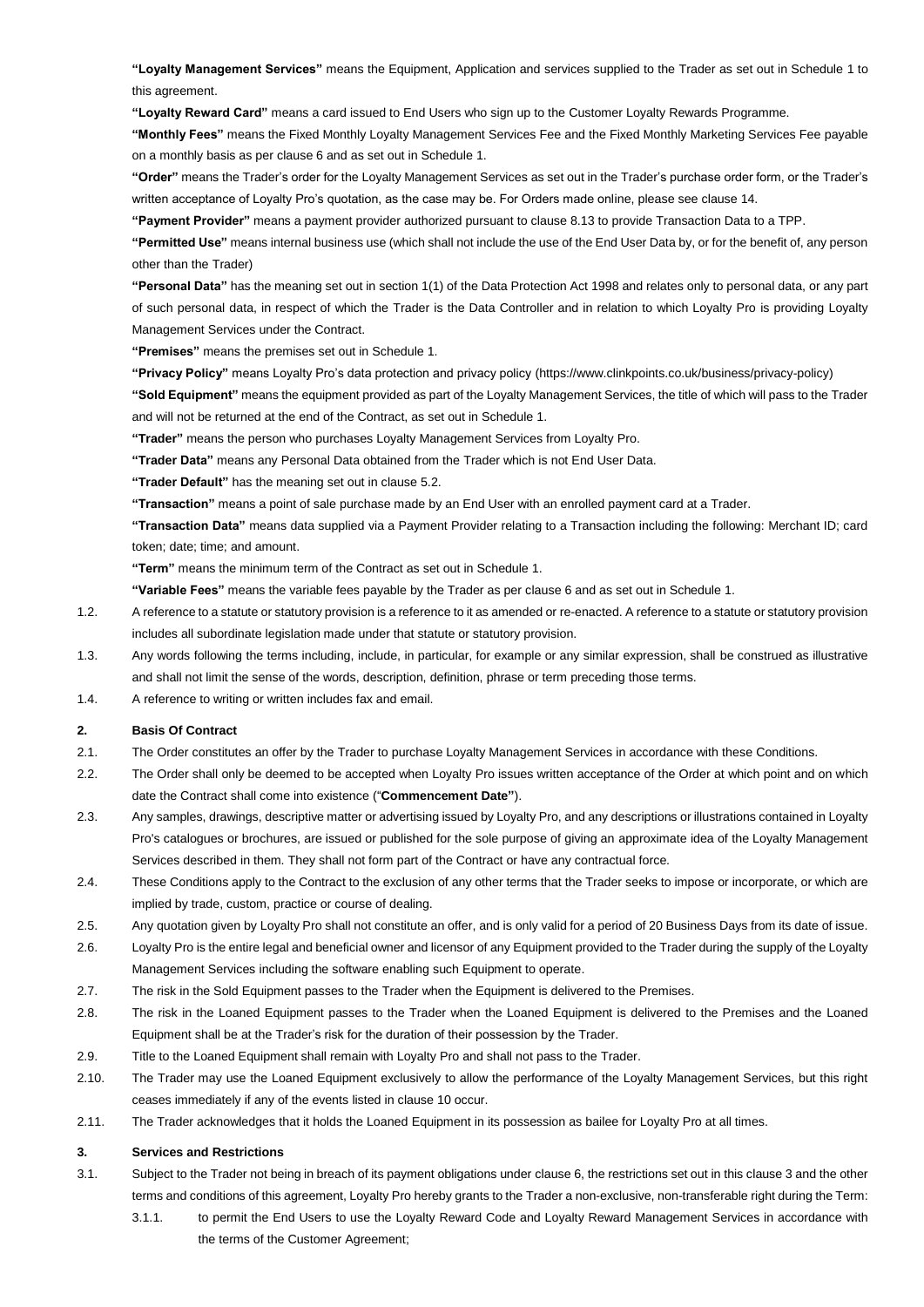- 3.1.2. to download the Application ("**Wallet App**") with which the End User can obtain loyalty points or rewards and setup an accompanying Customer Loyalty Rewards Account into which such points and other benefits may be collected for the purposes set out in clause [3.1.1.](#page-1-0)
- 3.2. The Trader shall not:

3.2.1. except as may be allowed by any applicable law which is incapable of exclusion by agreement between the parties:

- 3.2.1.1. and except to the extent expressly permitted under this agreement, attempt to copy, modify, duplicate, create derivative works from, frame, mirror, republish, download, display, transmit, or distribute all or any portion of the Wallet App and/or Documentation (as applicable) in any form or media or by any means; or
	- 3.2.1.2. attempt to reverse compile, disassemble, reverse engineer or otherwise reduce to human-perceivable form all or any part of the Wallet App;
- 3.2.2. access all or any part of the Loyalty Management Services in order to build a product or service which competes with the Loyalty Management Services;
- 3.2.3. license, sell, rent, lease, transfer, assign, distribute, display, disclose, or otherwise commercially exploit, or otherwise make the Loyalty Management Services and/or Deliverables available to any third party except the End Users, or
- 3.2.4. attempt to obtain, or assist third parties in obtaining, access to the Loyalty Management Services and/or Deliverables.
- 3.3. The Trader shall:
	- 3.3.1. use all reasonable endeavours to prevent any unauthorised access to, or use of, the Loyalty Management and/or the Deliverables and, in the event of any such unauthorised access or use, promptly notify Loyalty Pro; and
	- 3.3.2. comply with any further obligations set out in the Customer Agreement that govern use of the Loyalty Management Services or the Software.
- 3.4. The rights provided under this Clause 3 are granted to the Trader only, and shall not be considered granted to any subsidiary or holding company of the Trader.

## **4. Supply of Loyalty Management Services**

- 4.1. Loyalty Pro shall supply the Loyalty Management Services to the Trader at the Premises in accordance with Schedule 1 in all material respects.
- 4.2. Loyalty Pro shall use all reasonable endeavours to meet any performance dates specified in Schedule 1, but any such dates shall be estimates only and time shall not be of the essence for provision of the Loyalty Management Services.
- 4.3. Loyalty Pro reserves the right to amend Schedule 1 if necessary to comply with any applicable law or regulatory requirement or if the amendment will not materially affect the nature or quality of the Loyalty Management Services, Loyalty Pro shall notify the Trader in any such event.
- 4.4. Loyalty Pro warrants to the Trader that the Loyalty Management Services will be provided using reasonable care and skill.
- 4.5. This agreement, unless terminated earlier in accordance with clause 9, shall remain in force for the Term following the Commencement Date, after which time the agreement will renew on a monthly basis until such time as the Trader fails to pay the Monthly Fee as detailed in Schedule 1 or the Trader is in breach of any other term or condition of this agreement or the agreement is terminated in accordance with clause 10.

### **5. Trader's responsibilities**

## 5.1. The Trader shall:

- 5.1.1. ensure that the terms of the Order are complete and accurate;
- 5.1.2. ensure that the End User signs the Customer Agreement prior to being provided with a Loyalty Reward Card and/or being accepted as a member of the Customer Loyalty Rewards Programme.
- 5.1.3. co-operate with Loyalty Pro in all matters relating to the Loyalty Management Services;
- 5.1.4. provide Loyalty Pro, its employees, agents, consultants and subcontractors, with access to the Trader's premises, office accommodation and other facilities as reasonably required by Loyalty Pro;
- 5.1.5. provide Loyalty Pro with such information and materials as Loyalty Pro may reasonably require in order to supply or install the Loyalty Management Services, and ensure that such information is complete and accurate in all material respects;
- 5.1.6. prepare the Trader's premises for the supply of the Loyalty Management Services;
- 5.1.7. keep all materials, equipment, documents, Loaned Equipment and other property of Loyalty Pro (Loyalty Pro Materials) at the Trader's premises in safe custody at its own risk, maintain the Loyalty Pro Materials in good condition until returned to Loyalty Pro, and not dispose of or use the Loyalty Pro Materials other than in accordance with Loyalty Pro's written instructions or authorisation;
- 5.1.8. not remove, deface or obscure any identifying mark or packaging relating to the Loaned Equipment or any other Loyalty Pro Materials;
- 5.1.9. maintain the Loaned Equipment in satisfactory condition and in accordance with instructions from Loyalty Pro from time to time;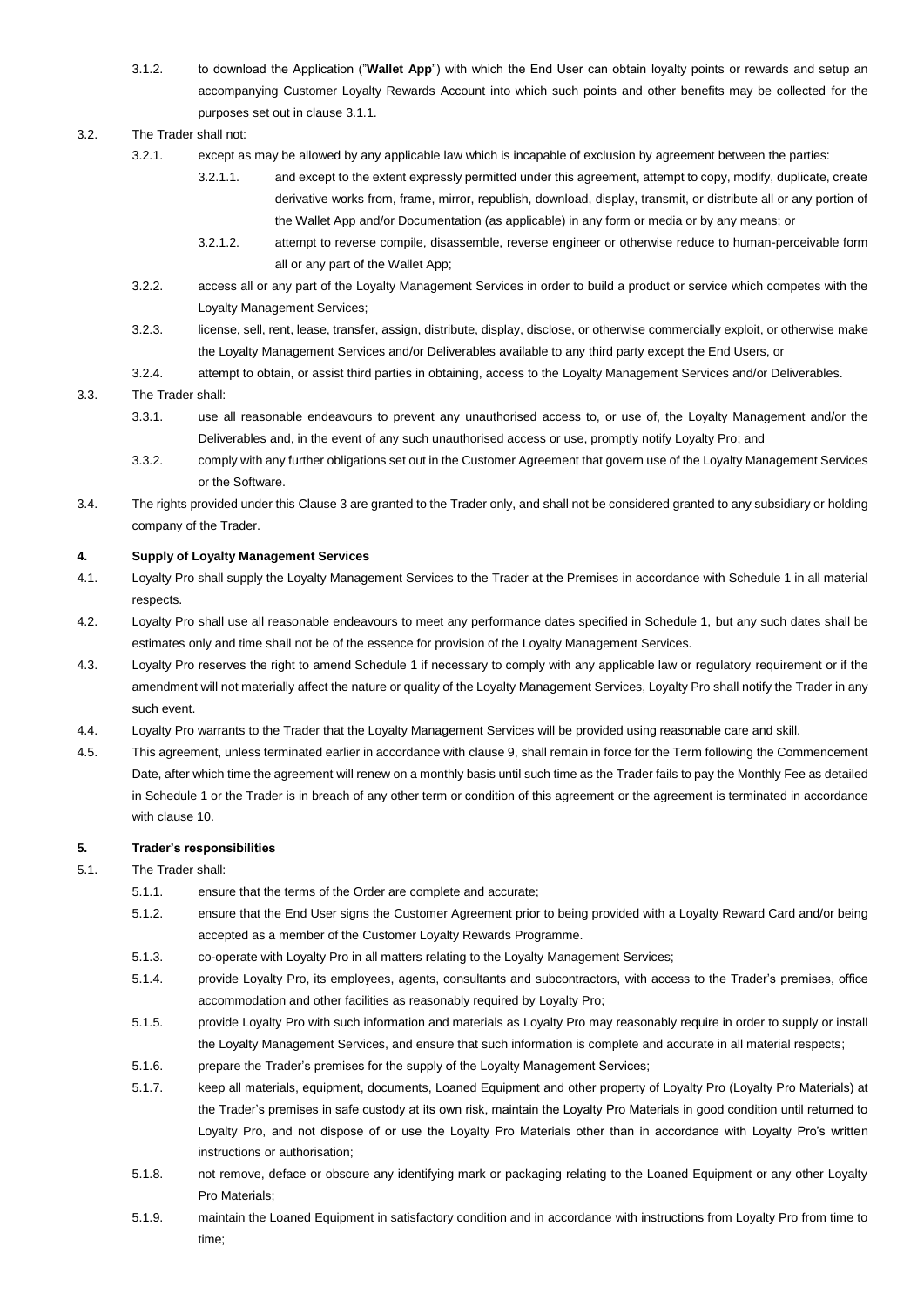- 5.1.10. pay for the replacement of any Loaned Equipment which is lost; and
- 5.1.11. ensure that its employees are trained to use the Loyalty Management Services and Equipment and that only trained employees use the Loyalty Management Services or operate the Equipment provided as part of the Loyalty Management **Services**
- 5.2. If Loyalty Pro's performance of any of its obligations under the Contract is prevented or delayed by any act or omission of the Trader or failures by the Trader to perform any relevant obligation ("**Trader Default"**):
	- 5.2.1. without limiting or affecting any other right or remedy available to it, Loyalty Pro shall have the right to suspend performance of the Services until the Trader remedies the Trader Default, and to rely on the Trader Default to relieve it from the performance of any of its obligations in each case to the extent the Trader Default prevents or delays Loyalty Pro's performance of any of its obligations;
	- 5.2.2. Loyalty Pro shall not be liable for any costs or losses sustained or incurred by the Trader arising directly or indirectly from Loyalty Pro's failure or delay to perform any of its obligations as set out in this clause 5.2; and
	- 5.2.3. the Trader shall reimburse Loyalty Pro on written demand for any costs or losses sustained or incurred by Loyalty Pro arising directly or indirectly from the Trader Default.

## **6. Charges and Payment**

- 6.1. The Trader shall pay to Loyalty Pro the Initial Joining Fee and Initial Set-Up Fee on entry into the Contract.
- 6.2. The Trader shall pay the Monthly Fees on a monthly basis, in advance on or before the first day of the month in question after the Commencement Date.
- 6.3. Monthly Fees shall be payable by the Trader to Loyalty Pro by means of a direct debit or standing order.
- 6.4. The Trader shall pay the Variable Fees as provided in Schedule 1.
- 6.5. All sums payable under this agreement are exclusive of VAT or any relevant local sales taxes, for which the Trader shall be responsible.
- 6.6. If the Trader fails to make any payment due to Loyalty Pro under this agreement by the due date for payment, then, without limiting Loyalty Pro's remedies under clauses 10 and 11, the Trader shall pay interest on the overdue amount at the rate of 4% per annum above the Bank of England's base rate from time to time. Such interest shall accrue on a daily basis from the due date until actual payment of the overdue amount, whether before or after judgment. The Trader shall pay the interest together with the overdue amount.
- 6.7. The Trader shall pay all sums due to Loyalty Pro under this agreement without any set-off, deduction, counter-claim and/or withholding of monies.

## **7. Intellectual Property Rights**

- 7.1. All Intellectual Property Rights in or arising out of or in connection with the Loyalty Management Services (other than Intellectual Property Rights in any materials provided by the Trader) shall be owned by Loyalty Pro.
- 7.2. Loyalty Pro grants to the Trader, or shall procure the direct grant to the Trader of, a licence during the term of the Contract to copy the Deliverables (excluding materials provided by the Trader) for the purpose of receiving and using the Loyalty Management Services and the Deliverables in its business.
- 7.3. The Trader shall not sub-license, assign or otherwise transfer the rights granted in clause 7.2.
- 7.4. The Trader grants Loyalty Pro a fully paid-up, non-exclusive, royalty-free, non-transferable licence to copy and modify any materials provided by the Trader to Loyalty Pro for the term of the Contract for the purpose of providing the Loyalty Management Services to the Trader.

### **8. Data Protection and Data Processing**

- 8.1. The Trader and Loyalty Pro acknowledge that for the purposes of the Data Protection Legislation:
	- 8.1.1. the Trader and Loyalty Pro are the joint Data Controllers in respect of any Personal Data processed by each of them; and 8.1.2. both Loyalty Pro and the Trader are Data Processors in respect of any Personal Data.
- 8.2. The Trader acknowledges that in order to provide the Loyalty Management Services, Loyalty Pro will be provided with End User Data and will need to process this End User Data. The parties will obtain the necessary permissions from the End User required under Data Protection Legislation, so that the End User Data may be processed by both Loyalty Pro and the Trader.
- 8.3. Loyalty Pro is the owner of any copyright and database rights in the End User Data and may freely use End User Data for such purposes as Loyalty Pro sees fit (subject to the Privacy Policy). The Trader shall be allowed to access End User Data once per calendar month and shall be licenced to use the End User Data for the Permitted Use.
- 8.4. The Trader may access the End User Data for:
	- 8.4.1. assessing behaviours and spending profiles; and
	- 8.4.2. setting up personalised marketing campaigns to the Trader's End User base (whether such campaign is managed by the Trader or by Loyalty Pro (the "**Permitted Purposes"**). The Trader may not access or use the End User Data for any purposes other than the Permitted Purposes.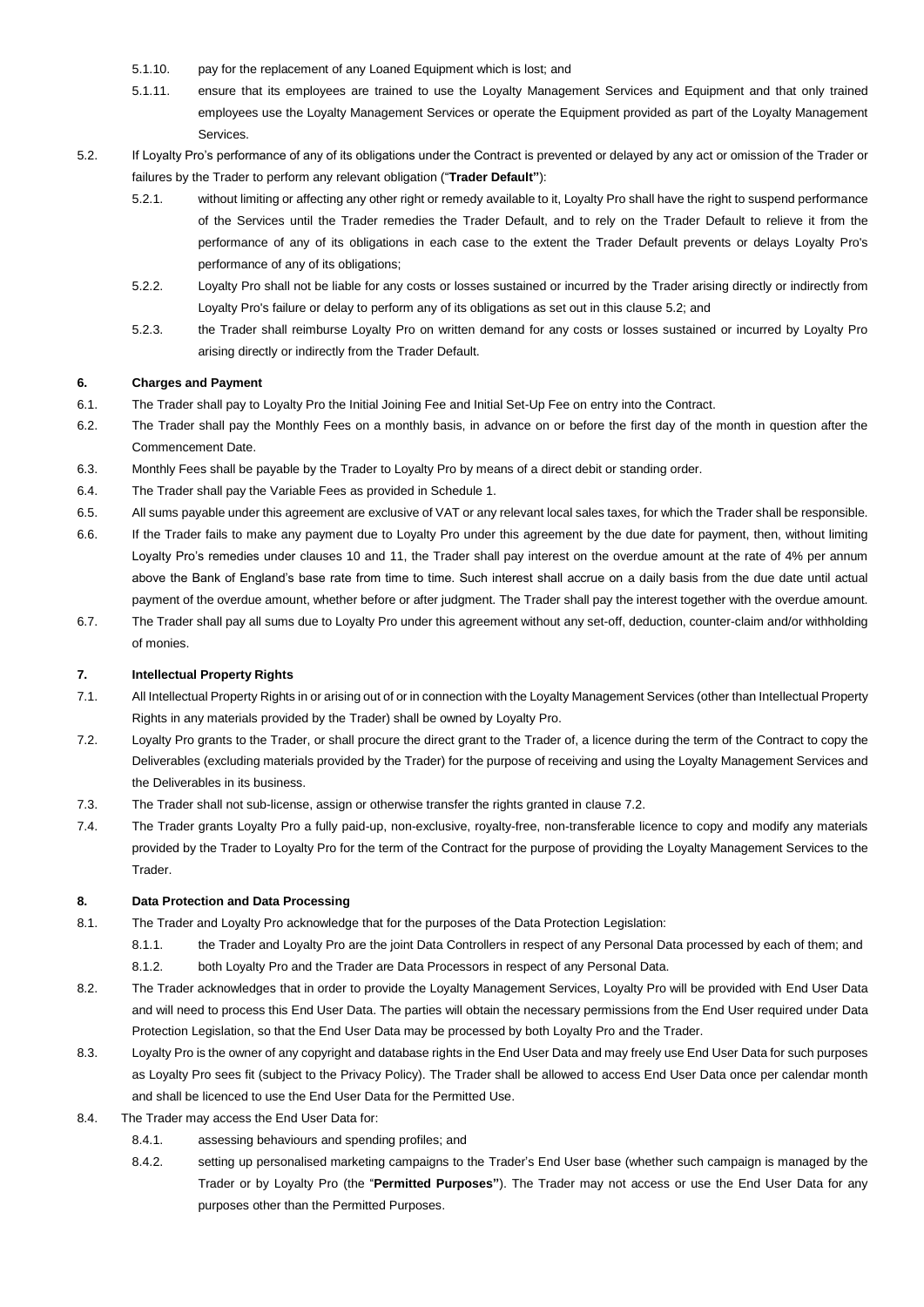- 8.5. If the Trader requires End User Data more frequently than once per calendar month, the Trader may request additional access from Loyalty Pro, who shall charge the Trader such fees as they set out upon receipt of a request under this clause 8.4.
- 8.6. On termination of the Contract for any reason, the Trader shall no longer have any right to use the End User Data and such rights granted under clause 8.3 and clause 8.4 shall cease.
- 8.7. Loyalty Pro shall process the Personal Data :
	- 8.7.1. in accordance with the terms of the Customer Agreement and the Privacy Policy;
	- 8.7.2. for the following purposes:
		- 8.7.2.1. to supply and manage the Loyalty Management Services;
		- 8.7.2.2. to manage and improve the Customer Loyalty Rewards Programme;
		- 8.7.2.3. to manage and improve the Wallet App and any applications Loyalty Pro may develop in connection with the Loyalty Management Services and/or the Customer Loyalty Rewards Programme;
		- 8.7.2.4. to help Loyalty Pro to develop and improve our services, information technology systems, know-how;
		- 8.7.2.5. to help Loyalty Pro understand End User's habits as a customer and provide the End User with personalised offers and services;
		- 8.7.2.6. to provide End Users with relevant marketing communications (including by email, post or online advertising), relating to our services, and those of our suppliers, partners and affiliates;
		- 8.7.2.7. to contact End Users about the Customer Loyalty Rewards Programme.
- 8.8. Loyalty Pro shall take reasonable steps to ensure the reliability of all its employees who have access to the Personal Data.
- 8.9. Each party warrants to the other that it will process the Personal Data in compliance with all applicable Data Protection Legislation and all laws, enactments, regulations, orders, standards and other similar instruments.
- 8.10. Loyalty Pro warrants that, having regard to the state of technological development and the cost of implementing any measures, it will:
	- 8.10.1. take Appropriate Technical and Organisational Measures against the unauthorised or unlawful processing of Personal Data and against the accidental loss or destruction of, or damage to, Personal Data to ensure a level of security appropriate to:
		- 8.10.1.1. the harm that might result from such unauthorised or unlawful processing or accidental loss, destruction or damage; and
		- 8.10.1.2. the nature of the data to be protected; and
		- 8.10.1.3. take reasonable steps to ensure compliance with those measures.
- 8.11. Each party agrees to indemnify and keep indemnified and defend at its own expense the other party against all costs, claims, damages or expenses incurred by the other party or for which the other party may become liable due to any failure by the first party or its employees or agents to comply with any of its obligations under this clause 8.
- 8.12. The Trader agrees to indemnify and keep indemnified and defend at its own expense Loyalty Pro against all costs, claims, damages or expenses incurred by Loyalty Pro or for which Loyalty Pro may become liable to due to any breaches of the Trader's obligations under this clause 8 which result from security breaches arising through the use of the Trader's own equipment, the Trader's Wi-Fi connection or computer systems.
- 8.13. Loyalty Pro may authorise third party processors and subcontractors ("**TPPs")** to process:
	- 8.13.1. Personal Data; and/or
	- 8.13.2. Transaction Data

- provided that the contract with such TPP complies with Data Protection Legislation.

- 8.14. The Trader consents to the Payment Provider monitoring payments made via the Trader's payment card terminals, and to the Payment Provider accessing the corresponding payment data (as required by any TPP appointed by Loyalty Pro) for the sole purposes of enabling the Payment Provider to:
	- 8.14.1. identify, track and record point of sale purchases made by End Users with an enrolled payment card; and
	- 8.14.2. provide the Transaction Data to a TPP (at the date of the Contract, this includes (but is not limited to) Fidel Limited and any TPP which may be appointed in addition or substitution for Fidel Limited.
- 8.15. Loyalty Pro will :
	- 8.15.1. provide the Trader with the Transaction Data, or a sub-set thereof;
	- 8.15.2. only use the Transaction Data for the sole purpose of enabling it to administer the Customer Loyalty Rewards Programme and to fulfil rewards to End Users in connection with the Customer Loyalty Rewards Programme (the "**Permitted Use"**);
	- 8.15.3. retain the Transaction Data only as long as necessary for the Permitted Use and in any event no longer than 7 years from the date of the Transaction;
	- 8.15.4. not share, transfer or disclose the Transaction Data to any third parties, or otherwise cause Transaction Data to be disclosed to any third parties (other than TPPs appointed under clause 8.12 above).
- 8.16. The Trader agrees that in respect of any Transaction Data received from Loyalty Pro, it will: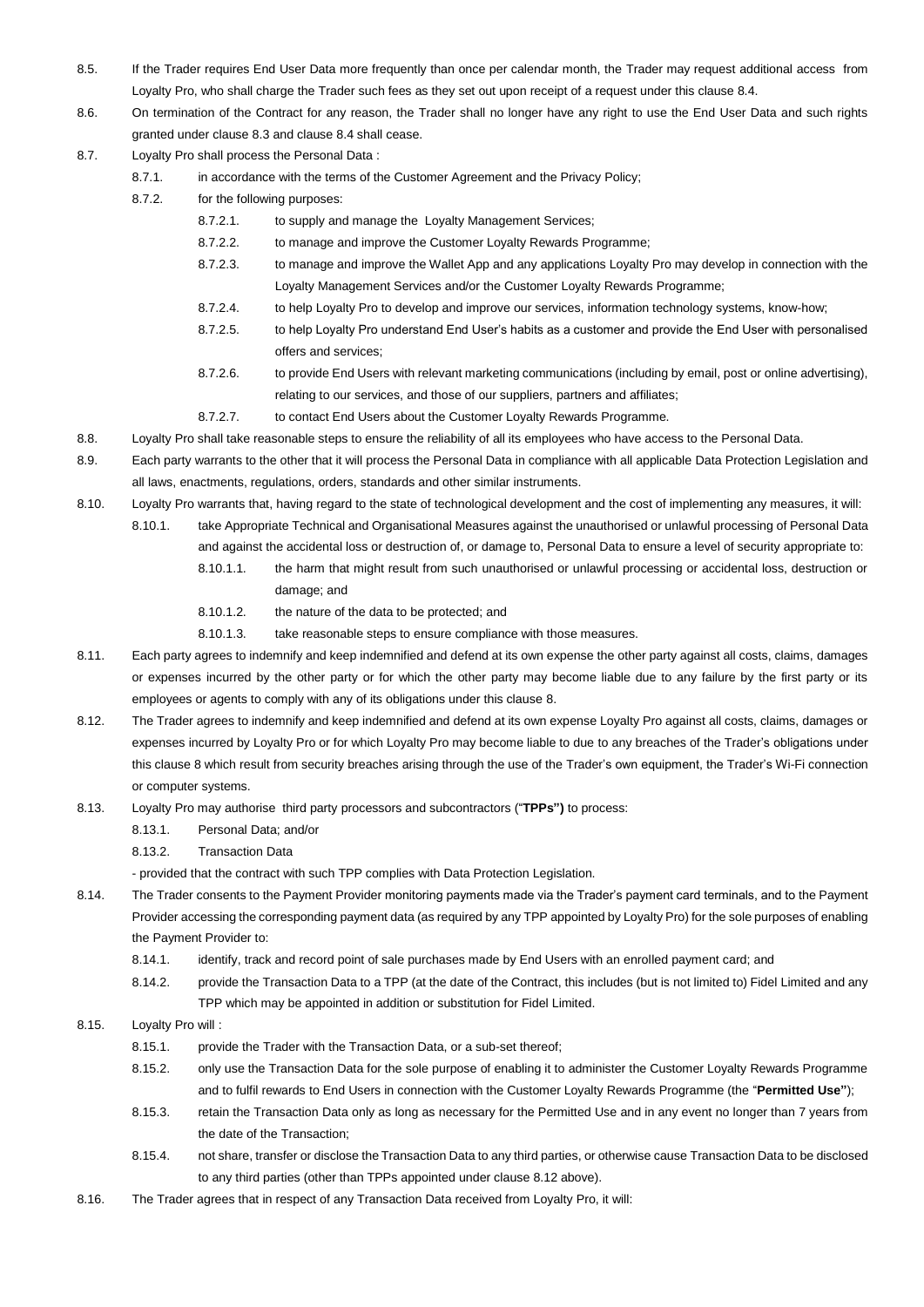- 8.16.1. only use the Transaction Data for the sole purpose of enabling it to fulfil rewards to End Users in connection with the Customer Loyalty Rewards Programme;
- 8.16.2. retain the Transaction Data only as long as necessary for the purposes set out in clause 8.15.1 and in any event no longer than 7 years from the date of the Transaction;
- 8.16.3. not share, transfer or disclose the Transaction Data to any third parties, or otherwise cause Transaction Data to be disclosed to any third parties.

## **9. Limitation of liability (the Trader's attention is particularly drawn to this Clause).**

- 9.1. Nothing in the Contract shall limit or exclude Loyalty Pro's liability for:
	- 9.1.1. death or personal injury caused by its negligence, or the negligence of its employees, agents or subcontractors;
	- 9.1.2. fraud or fraudulent misrepresentation; or
	- 9.1.3. breach of the terms implied by section 2 of the Supply of Goods and Services Act 1982 (title and quiet possession) or any other liability which cannot be limited or excluded by applicable law.
- 9.2. Subject to clause 9.1, Loyalty Pro shall not be liable to the Trader, whether in contract, tort (including negligence), for breach of statutory duty, or otherwise, arising under or in connection with the Contract for:
	- 9.2.1. loss of profits;
	- 9.2.2. loss of sales or business;
	- 9.2.3. loss of agreements or contracts;
	- 9.2.4. loss of anticipated savings;
	- 9.2.5. loss of use or corruption of software, data or information;
	- 9.2.6. loss of or damage to goodwill; and
	- 9.2.7. any indirect or consequential loss.
- 9.3. Subject to clause 9.1, Loyalty Pro's total liability to the Trader, whether in contract, tort (including negligence), breach of statutory duty, or otherwise, arising under or in connection with the Contract shall be limited to the total Charges paid under the Contract.
- 9.4. The terms implied by:
	- 9.4.1. sections 3 to 5 of the Supply of Goods and Services Act 1982; and
	- 9.4.2. sections 13 to 15 of the Sale of Goods Act 1979

are, to the fullest extent permitted by law, excluded from the Contract.

- 9.5. Loyalty Pro does not warrant and makes no representations that: (a) the use of the Loyalty Management Services will be uninterrupted or error free; or (b) that the Loyalty Management Services, and/or the information obtained by the Trader through the Loyalty Management Services - will meet the Trader's requirements.
- 9.6. Loyalty Pro shall not be liable for any delays, delivery failures, or any other loss or damage resulting from the transfer of data over communications networks and facilities, including the internet, and the Trader acknowledges that the Loyalty Management Services may be subject to limitations, delays and other issues inherent in the use of such communications facilities.
- 9.7. The Trader acknowledges and accepts that Loyalty Pro may enter into similar agreements to this Contract with third parties, and may independently develop, use, sell or licence documentation, products and/or services which are similar to those provided to the Trader under this Contract.
- 9.8. This clause 9 shall survive termination of the Contract.

#### **10. Termination**

- 10.1. Without affecting any other right or remedy available to it, Loyalty Pro may terminate the Contract with immediate effect by giving written notice to the Trader if:
	- 10.1.1. the Trader fails to pay any amount due under the Contract on the due date for payment; or
	- 10.1.2. there is a change of Control of the Trader.

# **11. Consequences of Termination**

- 11.1. On termination of the Contract;
	- 11.1.1. the Trader shall immediately pay to Loyalty Pro all of Loyalty Pro's outstanding unpaid invoices and interest and, in respect of the Loyalty Management Services supplied but for which no invoice has been submitted, Loyalty Pro shall submit an invoice, which shall be payable by the Trader immediately on receipt;
	- 11.1.2. all rights granted to the Trader under this agreement shall cease;
	- 11.1.3. the Trader shall cease all activities authorised by this agreement; and
	- 11.1.4. the Trader shall return:
		- 11.1.4.1. all of the Loyalty Pro Materials and Loaned Equipment; and
		- 11.1.4.2. any Deliverables which have not been paid for. If the Trader fails to comply with this Clause, Loyalty Pro may, at its option charge the Trader: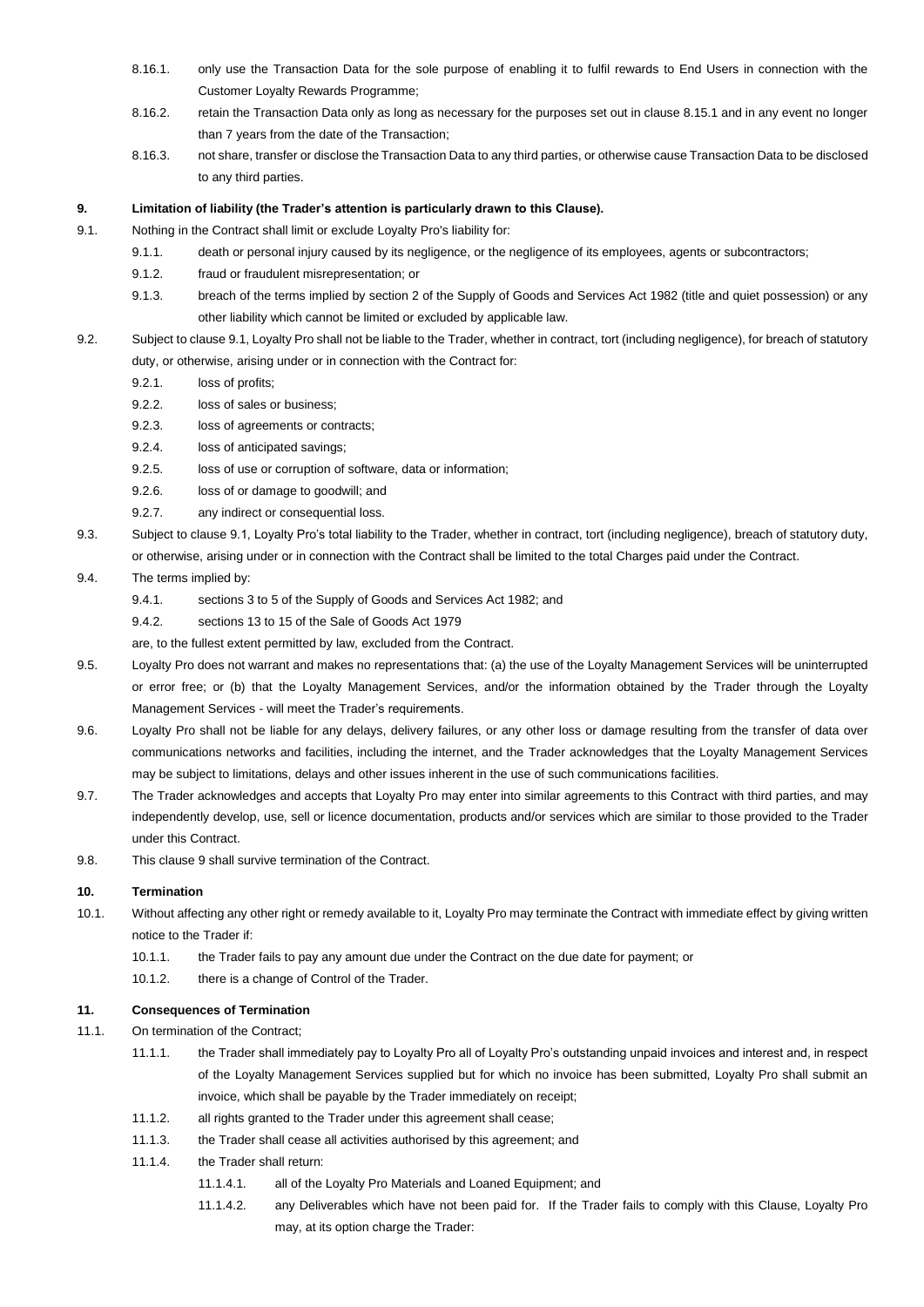- 11.1.4.3. one year's aggregate rental charges for the Loyalty Pro Materials plus £289 for each item of Loaned Equipment; or
- 11.1.4.4. the equivalent of 12 months' fixed monthly charge for the Loyalty Management Services
- 11.2. Loyalty Pro shall be entitled to enter the Trader's premises and take possession of all of the Loyalty Pro Materials and Loaned Equipment. Until they have been returned, the Trader shall be solely responsible for their safe keeping and will not use them for any purpose not connected with the Contract.
- 11.3. In the event the Contract is terminated for any reason before the Term has ended, the Trader shall pay the costs of returning the Loaned Equipment to Loyalty Pro, and the balance of the Monthly Fees for the remainder of the Term shall become immediately due and payable.
- 11.4. Termination or expiry of the Contract shall not affect any rights, remedies, obligations or liabilities of the parties that have accrued up to the date of termination or expiry, including the right to claim damages in respect of any breach of Contract which existed at or before the date of termination or expiry.
- 11.5. Any provision of the Contract that expressly or by implication is intended to come into or continue in force on or after termination or expiry of the Contract shall remain in full force and effect.

# **12. Confidentiality.**

- 12.1. The Trader undertakes that it shall not at any time disclose to any person any Confidential Information except as permitted by clause 12.2.
- 12.2. The Trader may disclose the other party's Confidential Information:
	- 12.2.1. to its employees, officers, representatives, subcontractors or advisers who need to know such information for the purposes of carrying out the party's obligations under the Contract. The Trader shall ensure that its employees, officers, representatives, subcontractors or advisers to whom it discloses the other party's Confidential Information comply with this clause 12; and
	- 12.2.2. as may be required by law, a court of competent jurisdiction or any governmental or regulatory authority.
- 12.3. The Trader shall not use the Confidential Information for any purpose other than to perform its obligations under the Contract.

#### **13. General**

13.1. **Force majeure**. Neither party shall be in breach of the Contract nor liable for delay in performing, or failure to perform, any of its obligations under the Contract if such delay or failure result from events, circumstances or causes beyond its reasonable control.

#### 13.2. **Assignment and other dealings.**

- 13.2.1. Loyalty Pro may at any time assign, mortgage, charge, subcontract, delegate, declare a trust over or deal in any other manner with any or all of its rights and obligations under the Contract.
- 13.2.2. The Trader shall not assign, transfer, mortgage, charge, subcontract, declare a trust over or deal in any other manner with any of its rights and obligations under the Contract without the prior written consent of Loyalty Pro.

#### 13.3. **Entire agreement.**

- 13.3.1. The Contract constitutes the entire agreement between the parties and supersedes and extinguishes all previous agreements, promises, assurances, warranties, representations and understandings between them, whether written or oral, relating to its subject matter.
- 13.3.2. Each party acknowledges that in entering into the Contract it does not rely on, and shall have no remedies in respect of any statement, representation, assurance or warranty (whether made innocently or negligently) that is not set out in the Contract. Each party agrees that it shall have no claim for innocent or negligent misrepresentation or negligent misstatement based on any statement in the Contract.
- 13.3.3. Nothing in this clause shall limit or exclude any liability for fraud.
- 13.4. **Further Assurance.** The Trader shall, at its own expense, use all reasonable endeavours to procure that any necessary third party shall, promptly execute and deliver such documents and perform such acts as may be required for the purpose of giving full effect to this Contract.
- 13.5. **Variation**. Except as set out in these Conditions, no variation of the Contract shall be effective unless it is in writing and signed by the parties (or their authorised representatives).
- 13.6. **Waiver.** A waiver of any right or remedy under the Contract or by law is only effective if given in writing and shall not be deemed a waiver of any subsequent breach or default. A failure or delay by a party to exercise any right or remedy provided under the Contract or by law shall not constitute a waiver of that or any other right or remedy, nor shall it prevent or restrict any further exercise of that or any other right or remedy. No single or partial exercise of any right or remedy provided under the Contract or by law shall prevent or restrict the further exercise of that or any other right or remedy.
- 13.7. **Severance**. If any provision or part-provision of the Contract is or becomes invalid, illegal or unenforceable, it shall be deemed modified to the minimum extent necessary to make it valid, legal and enforceable. If such modification is not possible, the relevant provision or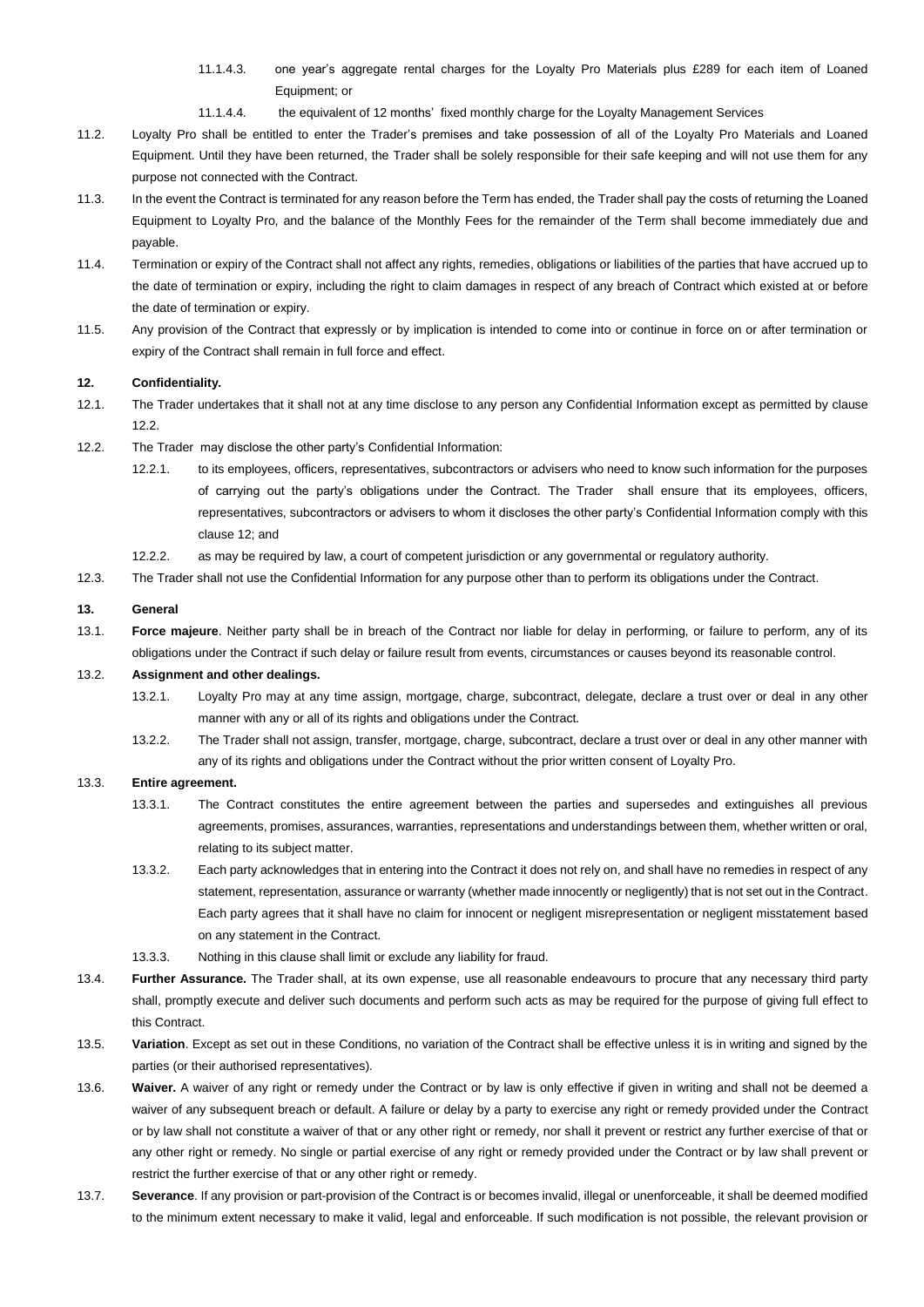part-provision shall be deemed deleted. Any modification to or deletion of a provision or part-provision under this clause shall not affect the validity and enforceability of the rest of the Contract.

#### 13.8. **Notices.**

- 13.8.1. Any notice or other communication given to a party under or in connection with the Contract shall be in writing and shall be delivered by hand or by pre-paid first-class post or other next working day delivery service at its registered office (if a company) or its principal place of business (in any other case); or sent by fax to its main fax number.
- 13.8.2. Any notice or other communication shall be deemed to have been received: if delivered by hand, on signature of a delivery receipt or at the time the notice is left at the proper address; if sent by pre-paid first class post or other next working day delivery service, at 9.00 am on the second Business Day after posting or at the time recorded by the delivery service; or, if sent by fax, at 9.00 am on the next Business Day after transmission.
- 13.8.3. This clause does not apply to the service of any proceedings or other documents in any legal action or, where applicable, any other method of dispute resolution.

## 13.9. **Third party rights.**

- 13.9.1. Unless it expressly states otherwise, the Contract does not give rise to any rights under the Contracts (Rights of Third Parties) Act 1999 to enforce any term of the Contract.
- 13.9.2. The rights of the parties to rescind or vary the Contract are not subject to the consent of any other person.
- 13.10. **No Partnership of Agency**. Nothing in this Contract is intended to, or shall be deemed to, establish any partnership or joint venture between any of the parties, constitute any party the agent of another party, or authorise any party to make or enter into any commitments for or on behalf of any other party. Each party confirms it is acting on its own behalf and not for the benefit of any other person.
- 13.11. **Governing law**. The Contract, and any dispute or claim (including non-contractual disputes or claims) arising out of or in connection with it or its subject matter or formation shall be governed by, and construed in accordance with the law of England and Wales.
- 13.12. **Jurisdiction**. Each party irrevocably agrees that the courts of England and Wales shall have exclusive jurisdiction to settle any dispute or claim (including non-contractual disputes or claims) arising out of or in connection with the Contract or its subject matter or formation.
- 13.13. **Language**. These Conditions and the Contract are made only in the English language.
- 13.14. **Services in UK only**. Loyalty Pro may on a case by case basis with Loyalty Pro's prior written agreement perform the Loyalty Management Services outside the UK. .

## **14. ONLINE ORDERS**

- 14.1. This clause 14 applies to Orders made via Loyalty Pro's website only. You should print a copy of these Conditions or save them to your computer for future reference.
- 14.2. In respect of this clause 14, "Order" shall include any order made via Loyalty Pro's website.
- 14.3. When placing an online Order, the Trader must follow onscreen prompts. Each online order is an offer by the Trader to purchase the Loyalty Management Services subject to these Conditions.
- 14.4. Loyalty Pro's order process allows the Trader to check and amend any errors before submitting an Order to Loyalty Pro. The Trader must carefully check the Order before confirming it. The Trader is responsible for ensuring that any Order is complete and accurate.
- 14.5. After the Trader places an Order, Loyalty Pro will send an email to acknowledge receipt of the Order, but this email does not constitute an acceptance of the Order. Acceptance of the Trader's Order will take place as described in clause 14.6.
- 14.6. Loyalty Pro accepts an Order when it sends an email to the Trader to accept it ("**Order Confirmation"**). The Order Confirmation will include Schedule 1 and Schedule 2 to this agreement. When the Order Confirmation is sent by Loyalty Pro, the Contract between the Trader and Loyalty Pro will come into existence on that date ("**Commencement Date"**). The Contract will relate only to the Loyalty Management Services confirmed in the Order Confirmation. An electronic signature will be required to formalise the Order.
- 14.7. If Loyalty Pro cannot accept the Trader's Order and are unable to supply the Loyalty Management Services for any reason, Loyalty Pro will inform the Trader by email. Loyalty Pro may require further information from the Trader and/or make changes to the Trader's Order subject to which Loyalty Pro may accept an Order. If the Trader does not provide the requested information or agree to the changes to the Trader's Order, Loyalty Pro will not process the Trader's order. If the Trader has already paid for the Loyalty Management Services, Loyalty Pro will refund the Trader the full amount.
- 14.8. Cancellation and Refunds. You may cancel the Contract formed under this clause 14, and receive a refund, if you notify us as set out in clause 14.9 within 7 days of your receipt of the Order Confirmation. You cannot cancel the Contract once Loyalty Pro has started to provide the Loyalty Management Services by setting up templates for Wallet Apps and/or logo's, equipment, even if the 7 day period is still running.
- 14.9. To cancel the Contract, you must complete the cancellation form on our website. A link to the website cancellation form will be included in our Order Confirmation. We will email you to confirm we have received your cancellation.
- 14.10. If you cancel the Contract, we will refund you the price you paid for the Services, by the method you used for payment, less an amount equivalent to the pro rata value of the Services supplied by Loyalty Pro for the period up to our receipt of a valid notice of cancellation.